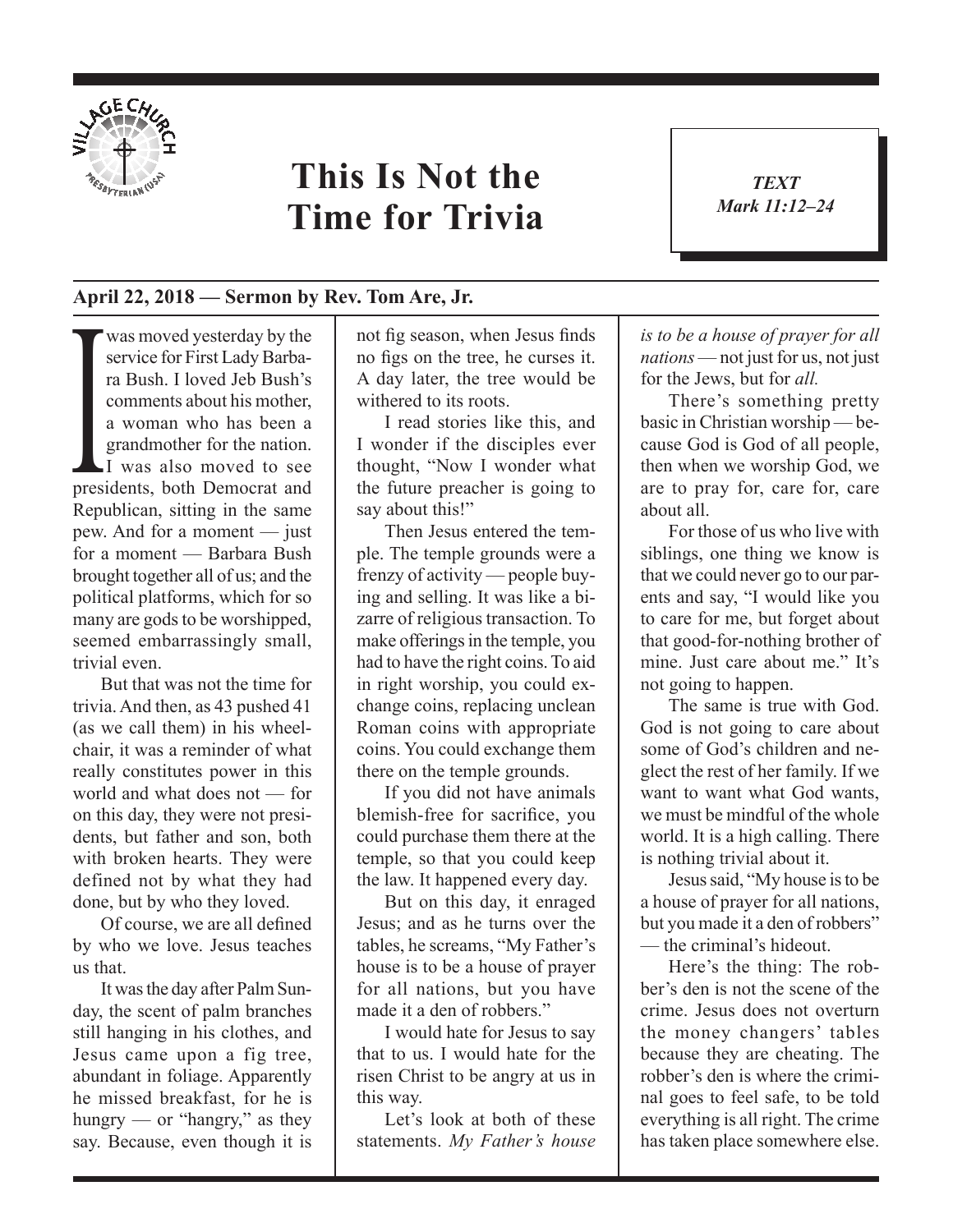2

But in the robber's den, you are known to be a criminal — and still they say, "That's OK. You are OK. This is the way we are supposed to live."<sup>1</sup>

In Ian McEwan's novel *Atonement*, Briony Tallis is a complicated young woman who has done some bad things in her life. But she is striving to do some good things and becomes a nurse to care for the British soldiers during World War II. She is called to care for boys brought home bearing devastating wounds. She cleaned wounds, she changed bandages, she removed shrapnel. She looked at men whose bodies would never be the same, broken in ways that are hard to imagine. She sat with the dying.

At one point she talked to Private Latimer. He looked at her in fear, and she said, "We will have you fixed up in no time. You are just fine. We will have you fixed up in no time." Over and over she said it, but she was lying of course.2 But lying seemed to be the best option.

Maybe in that moment, I don't know. But it doesn't work in here. When we miss what we are for, it's not love, it's not grace to say, "That's OK, everything is fine." That's the problem with the robber's den; they lie about what's OK and what's not. And if that happens in the presence of God, then the temple is worth no more than a fruitless fig tree.

I think what Jesus is saying is that you have turned church from being the place that proclaims what God wants for the world into a place that has settled with justifying the status quo. You

have taken the boldest dreams of God and exchanged them for trivia. If I understand the text, Jesus says, worship is no time for trivia.

When it comes to matters of truth, when it comes to matters of what God wants for the world, I want what God wants — or at least we want to want what God wants, don't we?

To say it another way, it is important to make sure we are not just busy … selling coins, buying animals and playing worship. No, if faith is going to matter to us, it needs to bear some fruit in our lives.

And if that is going to happen, then we all need a place and a time when we remember what God wants for us. This is my point today. I think there is so much trivia in our lives that we all need a time and a place that reminds us what matters most. We need a time and a place that reminds us what time is for.

I pray that worship does that for you. I pray that this is a house of prayer for all nations, for the big things in your life and for the big things in the world.

Just an example: Today is Earth Day. It is a day for all nations. Earth Day was first observed in 1970. Things have not gotten better since 1970 when it comes to the natural world. Oceans are warming and rising. Coral reefs are bleaching. Polar ice caps are stressed. Species extinction is accelerating. The impact of extreme weather is common.

I was taken aback two months ago when I first began to hear the reports from Cape Town, South Africa. In 1990, Cape Town was a city of two million people. Today it is a city of almost four million people. And the city is running out of water. City officials are talking about turning off the water. The reservoir is running out. Already water has been dramatically restricted. But it may not be enough. In Cape Town, they talk of "Day Zero." That's when you open your faucet and nothing comes out.

Can you imagine a city of four million people running out of water?

I know for many of us, earth care is not a day but a lifestyle. That's why so many of you participated in the 24-hour prayer vigil for earth care this weekend. That's why almost 400 of you signed up to alter your diet during Lent. We don't always think of it, but decisions we make every day — what we buy, what we wear, where we travel, what we choose for lunch — all have ethical implications and can demonstrate love for neighbor.

Christiana Peppard is a theologian, ethicist and expert on global fresh water. She warns that by 2025, less than 10 years, 180 million people will be living in countries or regions with absolute water scarcity, and twothirds of the global population could be under stress conditions<sup>3</sup>

What does it mean to be a house of prayer for all nations when this is the circumstance of the earth?

She states that our modern practice of agriculture consumes 70 percent of fresh water, only a small portion of which returns to the water supply. That's one